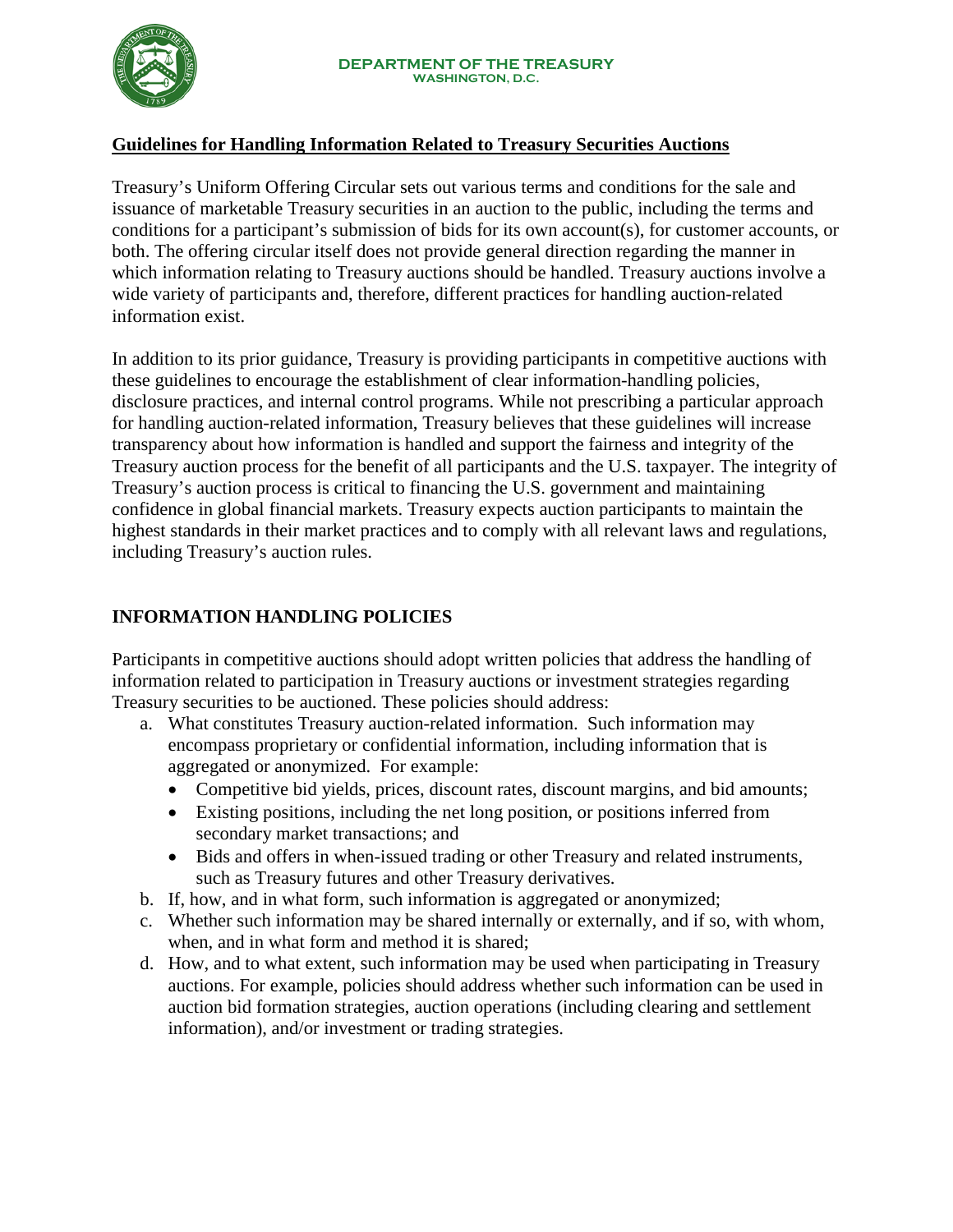### **DISCLOSURE**

A participant's policies for the handling of Treasury auction-related information, including any changes to those policies, should be disclosed in writing to customers on behalf of whom an auction bid (or bids) is submitted.

## **INTERNAL CONTROL PROGRAM**

Participants in competitive auctions should establish a system of internal controls that is designed to ensure Treasury auction-related information is handled in a manner that complies with the established policies. At a minimum, the program should provide a means for reasonably:

- a. Identifying and verifying Treasury auction-related information;
- b. Confirming that appropriate procedures have been used when aggregating or anonymizing Treasury auction-related information;
- c. Ensuring that any internal or external communication of Treasury auction-related information meets the requirements of the established policy;
- d. Ensuring that auction information is used in a manner consistent with the established policy when participating in Treasury auctions;
- e. Ensuring that policies regarding the handling of Treasury auction-related information are disclosed in writing to customers, should auction bids be submitted on behalf of those customers;
- f. Defining actions to be taken in case of disclosure that is inconsistent with the established policy, including a process for notifying affected parties on a timely basis; and
- g. Ensuring that information handling policies, including those regarding the sharing of information, are adequate to comply with all relevant laws and regulations.

# **REVIEW AND TRAINING**

Participants in competitive Treasury auctions should no less than annually:

- a. Review policies for the handling of Treasury auction-related information;
- b. Review or audit internal controls; and
- c. Provide training to those individuals subject to the firm's information handling policies.